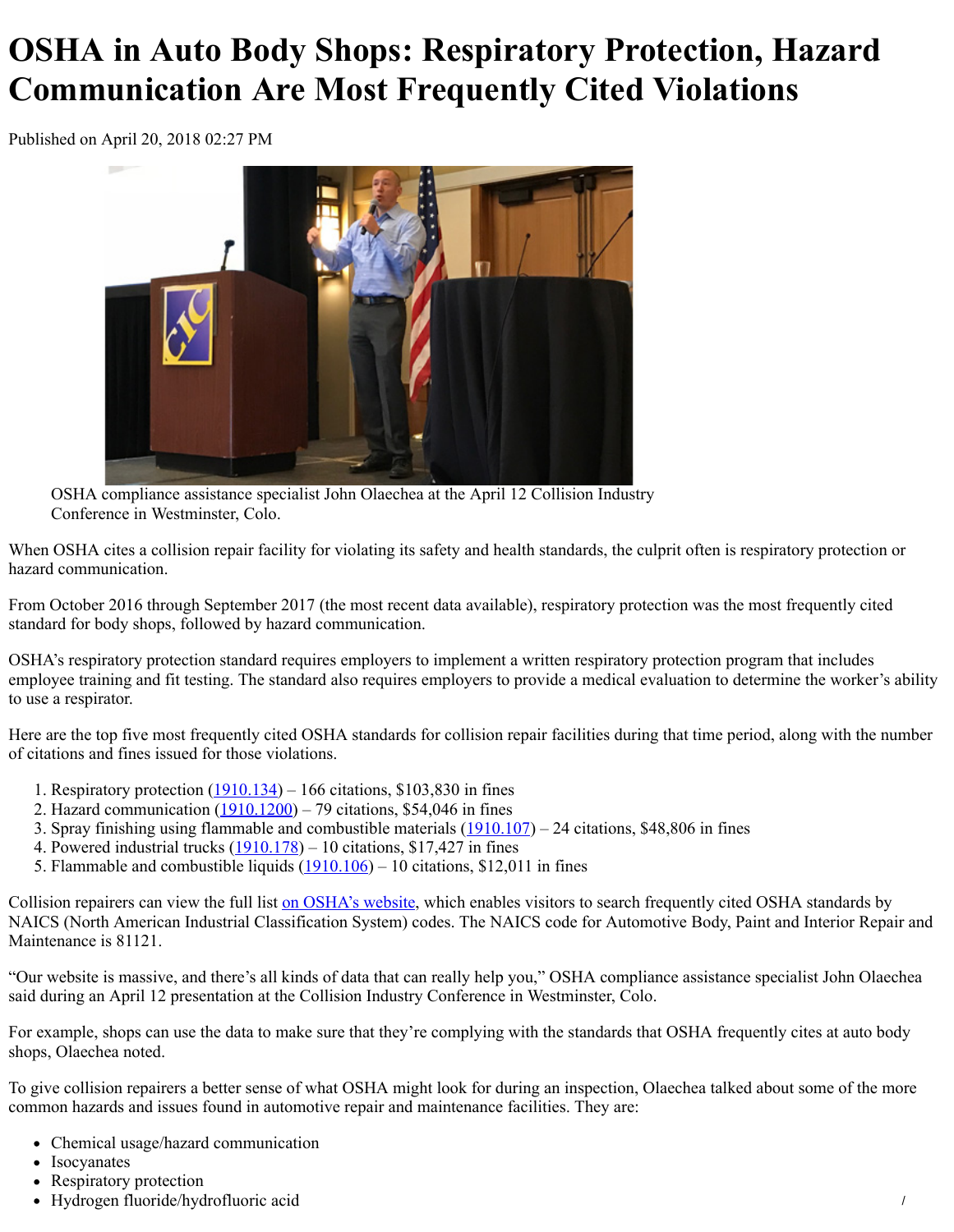- Personal protective equipment (PPE)
- Methylene chloride
- Noise
- Paint/solvent storage (ventilation)
- Paint booths
- Silica and asbestos

### **Chemicals in the Body Shop**

Exposure to chemicals in paints, solvents, cleaners and other materials is one of the most common health hazards in automotive repair shops.

Many automotive clearcoats contain [isocyanates](https://www.osha.gov/SLTC/isocyanates/index.html), which include compounds that are classified as potential human carcinogens, according to OSHA. Some body fillers and seam sealers also contain isocyanates, according to Toby Chess, co-chair of the Society of Collision Repair Specialists (SCRS) Education Committee.

Exposure to isocyanates can cause occupational asthma and other lung problems, as well as irritation of the eyes, nose, throat and skin.

During an April 10 [SCRS](https://scrs.com/) presentation in Westminster, Colo., Chess explained that workers need to wear protective gloves, goggles, respirators and long sleeves to minimize their exposure to isocyanates.

Exposure to hydrofluoric acid, an ingredient in some wheel cleaners, can be a dangerous situation in shops that provide detailing services, Olaechea noted.

"You can get a little drop on you and it will keep burning through the skin and get down to the bone," Olaechea said. " … It's insidious because a lot of times you don't even realize it's happening. It's not that painful until your finger is gone."

Methylene chloride, a solvent found in some paint-stripping and cleaning products, is another chemical that Olaechea has seen "in a fair amount of shops." OSHA considers [methylene chloride](https://www.osha.gov/SLTC/methylenechloride/standards.html) to be a potential occupational carcinogen, and points out that exposure can increase workers' risk "of developing cancer, adverse effects on the heart, central nervous system and liver, and skin or eye irritation."

"If you're using [methylene chloride], there's a lot that you have to do as an employer to make sure your employees are safe," Olaechea said. For example, OSHA requires employers to conduct air sampling to ensure that they're under the permissible exposure limits for the chemical. "Most people just remove the product because it's easier."

Asbestos isn't an issue for most body shops, Olaechea said. However, technicians in automotive repair shops could be exposed to asbestos if they're doing brake work on older vehicles.

Exposure to [crystalline silica](https://www.osha.gov/dsg/topics/silicacrystalline/) – dust particles that are at least 100 times smaller than ordinary sand – is a potential hazard in shops that perform sandblasting, according to OSHA. The tiny particles can travel deep into workers' lungs and cause silicosis, an incurable and sometimes deadly lung disease. Respirable crystalline silica also can cause lung cancer, chronic obstructive pulmonary disease and kidney disease.

A new OSHA standard on respirable crystalline silica takes effect in June for general-industry and maritime employers. The standard requires employers to protect workers from silica exposure by providing respirators, safety training and medical exams and implementing dust-control methods and other measures.

One final word on chemicals: OSHA's hazard communication standard requires employers to provide information on the chemicals used in the workplace – by labeling chemicals and maintaining updated safety data sheets – and to train workers on how to handle the chemicals properly. If your shop needs help, Olaechea recommended [this OSHA resource](https://www.osha.gov/Publications/OSHA3695.pdf) for developing a hazard communication program.

### **Noise in the Shop**

A busy body shop is a noisy body shop. While that might be a good thing for business, it can put workers at risk of hearing damage if noise levels are consistently above OSHA's thresholds.

If workers are exposed to noise levels above 85 decibels as an eight-hour time-weighted average, employers are required to implement "a continuing, effective hearing conservation program," [according to OSHA.](https://www.osha.gov/pls/oshaweb/owadisp.show_document?p_table=STANDARDS&p_id=9735)

/ During his SCRS presentation, Chess noted that decibel readings from the use of a door-skin hammer can be as high as 135 decibels. The decibel level of a commercial jet taking off is 120 decibels.